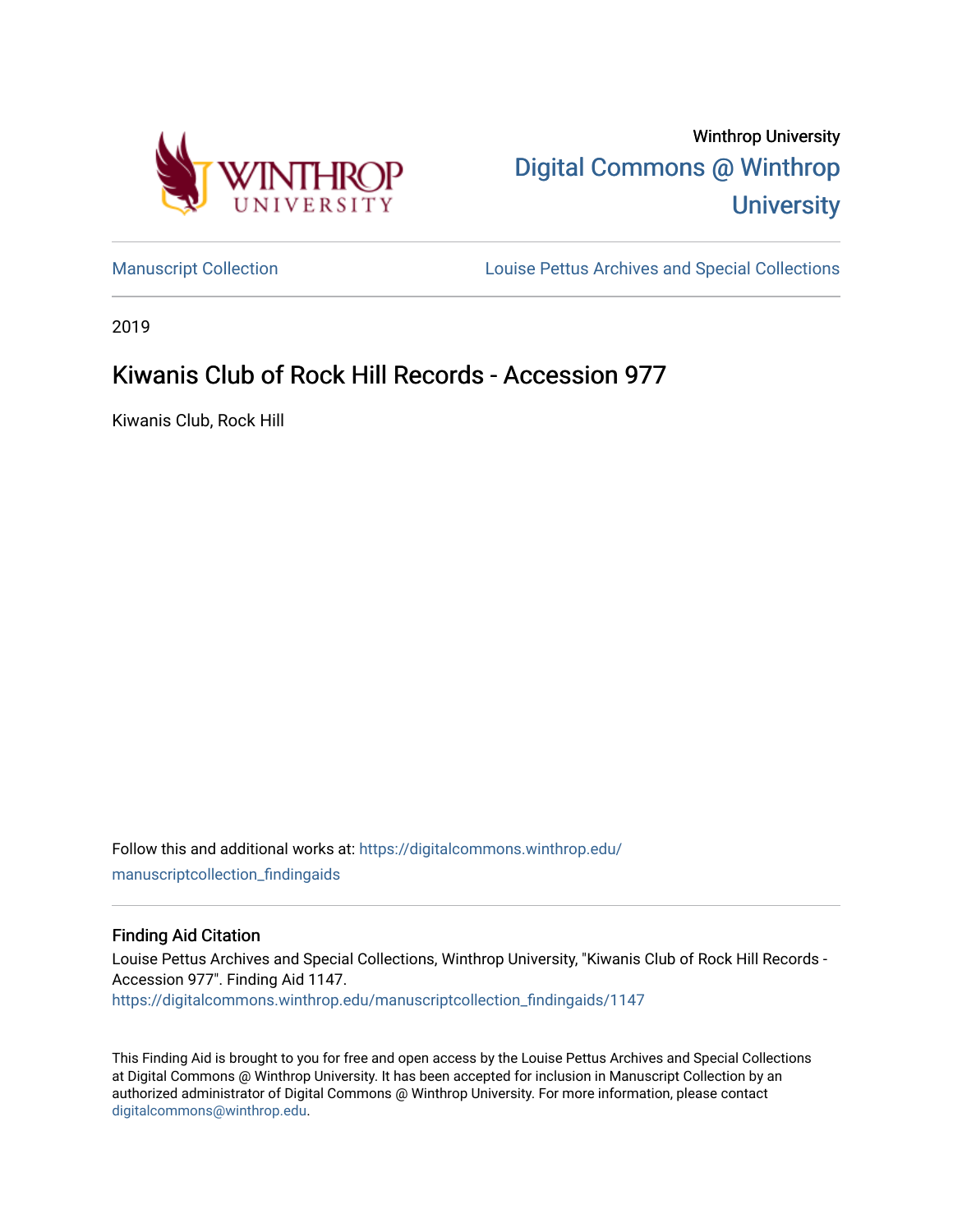### **WINTHROP UNIVERSITY LOUISE PETTUS ARCHIVES & SPECIAL COLLECTIONS**

**MANUSCRIPT COLLECTION**

## **ACCESSION 977**

## **KIWANIS CLUB OF ROCK HILL RECORDS**

1935, 1944-2000

3 Box, 14 Folders, & 1 Scrapbook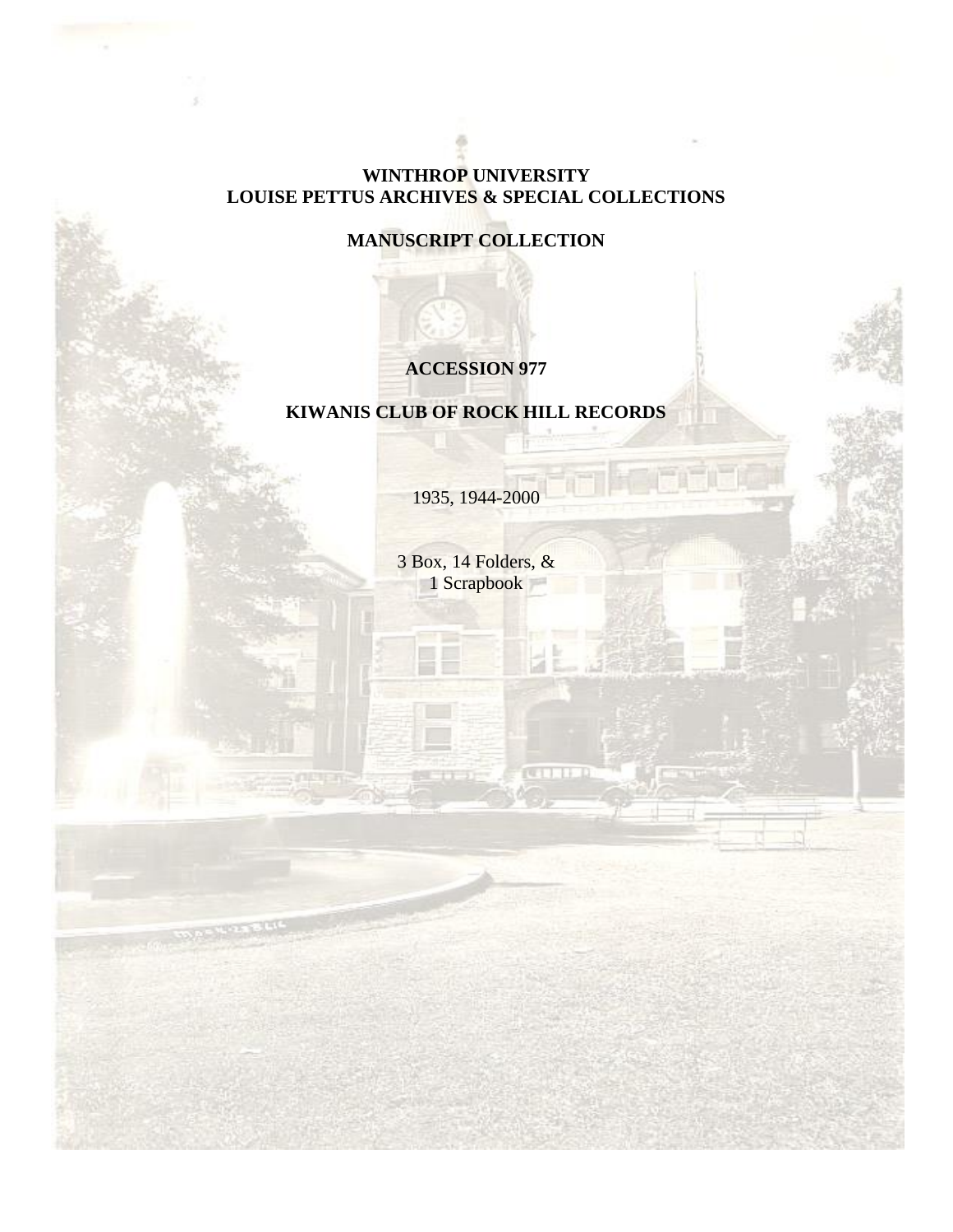#### **WINTHROP UNIVERSITY LOUISE PETTUS ARCHIVES AND SPECIAL COLLECTIONS**

### **MANUSCRIPT COLLECTION**

ADDITIONS: 239, \_\_, \_\_\_

ACC. NO.: **977** PROCESSED BY: Adam Davies NO. OF SECTIONS: 2

#### **KIWANIS CLUB OF ROCK HILL RECORDS**

**I**

The records of the Kiwanis Club of Rock Hill were received by the Pettus Archives on November 24, 1997 from the Kiwanis Club via Mr. James Struggs.

> Linear feet of shelf occupied: .25 Approximate number of pieces: 500

Restrictions: Open to researchers under the rules and regulations of the Louise Pettus Archives & Special Collections at Winthrop University.

Literary Rights: For information concerning literary rights please contact the Louise Pettus Archives & Special Collections at Winthrop University.

Notices were released to the NUCMC on March 24, 1998 (see collection control file for any additional notices).

Scope and Content Note: **The Kiwanis Club of Rock Hill Records contains attendance record, membership rosters, annual, club reports, club election reports, board meeting minutes, proposed budgets, semi-annual billing summaries, financial reports, various club related programs, notes, reports, letters, and one scrap book. The Kiwanis Club of Rock Hill was chartered in 1920 as a service club with a direct mission of service to the youth of the Rock Hill and York County, SC community.**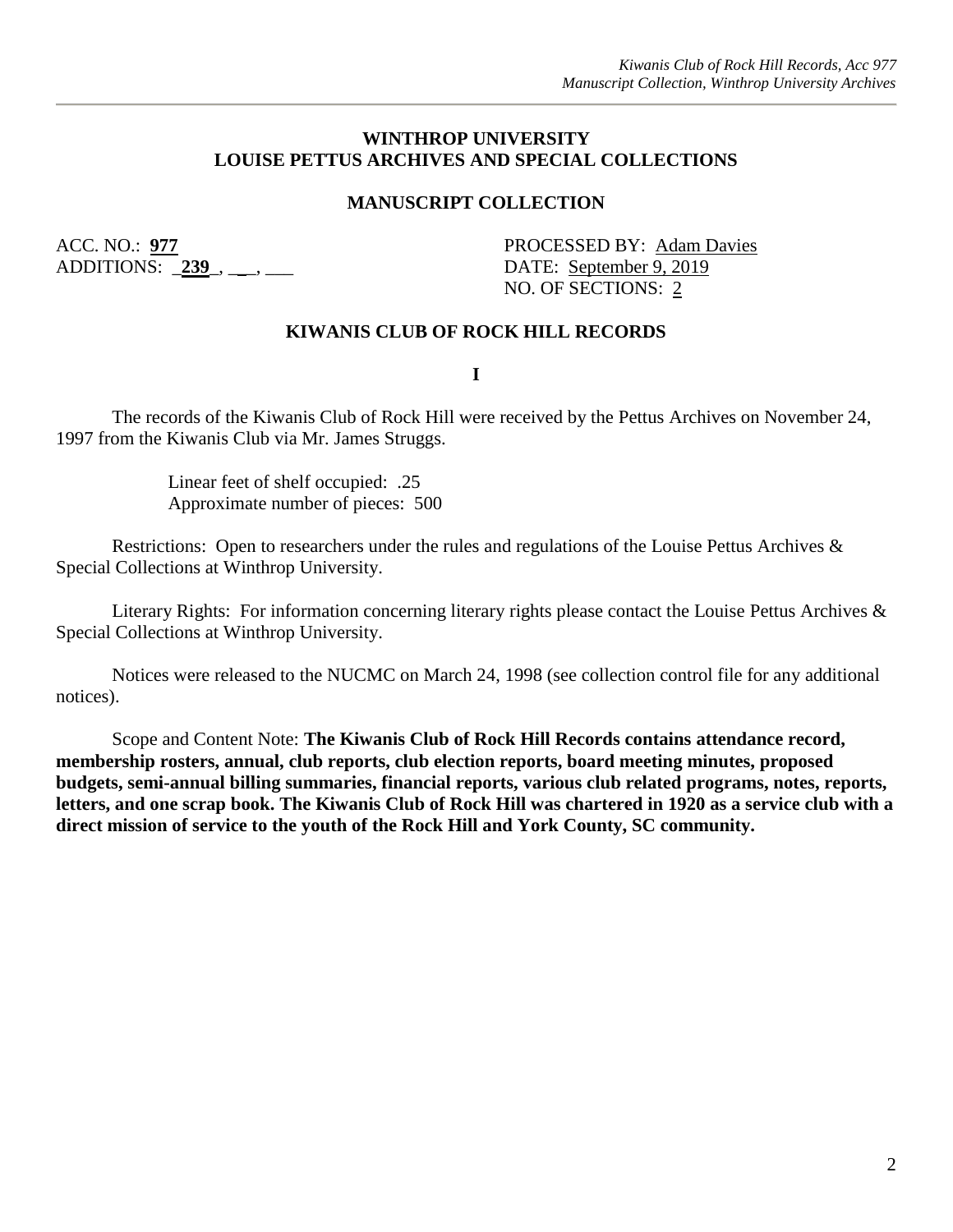## **II**

## **DESCRIPTION OF SERIES**

|                | <b>Box(es)</b> Folder(s) | <b>Series</b>                                                                                                                                                                                                                                                | $Year(s)$ |
|----------------|--------------------------|--------------------------------------------------------------------------------------------------------------------------------------------------------------------------------------------------------------------------------------------------------------|-----------|
| 1              | $1-3$                    | <b>ATTENDANCE RECORDS</b><br>The attendance records of the Rock Hill Kiwanis Club from each<br>meeting. In chronological order.                                                                                                                              | 1989-1999 |
| $\mathbf{1}$   | $\overline{4}$           | <b>MEMBERSHIP ROSTERS</b><br>Official Rock Hill Kiwanis Club membership rosters. The rosters list<br>members' names, addresses, gender, and date of birth. Also included<br>in this series is the official monthly membership report for September,<br>1980. | nd        |
| $\overline{2}$ | 5                        | <b>ANNUAL CLUB REPORTS</b><br>Scantron form from Kiwanis International. Included with annual<br>report of the club is a list of service projects, project narrative and<br>project highlights. In chronological order.                                       | 1992-1999 |
| $\overline{2}$ | 6                        | <b>ELECTION RECORDS</b><br>Annual report of Club elections to Kiwanis International. Kiwanis<br>International Certificates of Election of Delegates and Alternates. In<br>chronological order.                                                               | 1995-1997 |
| $\overline{2}$ | $\tau$                   | <b>BOARD MEETINGS</b><br>Rock Hill Kiwanis Club Board Meeting minutes. Monthly minutes are<br>in chronological order.                                                                                                                                        | 1994-1998 |
| 2              | 8                        | <b>BUDGET PROPOSALS</b><br>Rock Hill Kiwanis Club proposed budgets. Budgets are for fiscal<br>year. In chronological order.                                                                                                                                  | 1994-1996 |
| $\overline{2}$ | 9                        | <b>BILLING SUMMARIES</b><br>Kiwanis International semi-annual billing summaries for the Rock Hill<br>Kiwanis Club. In chronological order.                                                                                                                   | 1994-1996 |
| $\overline{2}$ | 10                       | <b>FINANCIAL REPORTS</b><br>Rock Hill Kiwanis Club Financial Reports. Monthly reports in<br>chronological order.                                                                                                                                             | 1994-1996 |
| 2              | 11                       | <b>AWARD FORMS</b><br>Rock Hill Kiwanis Club Award Forms. In chronological order.                                                                                                                                                                            | 1945-1981 |